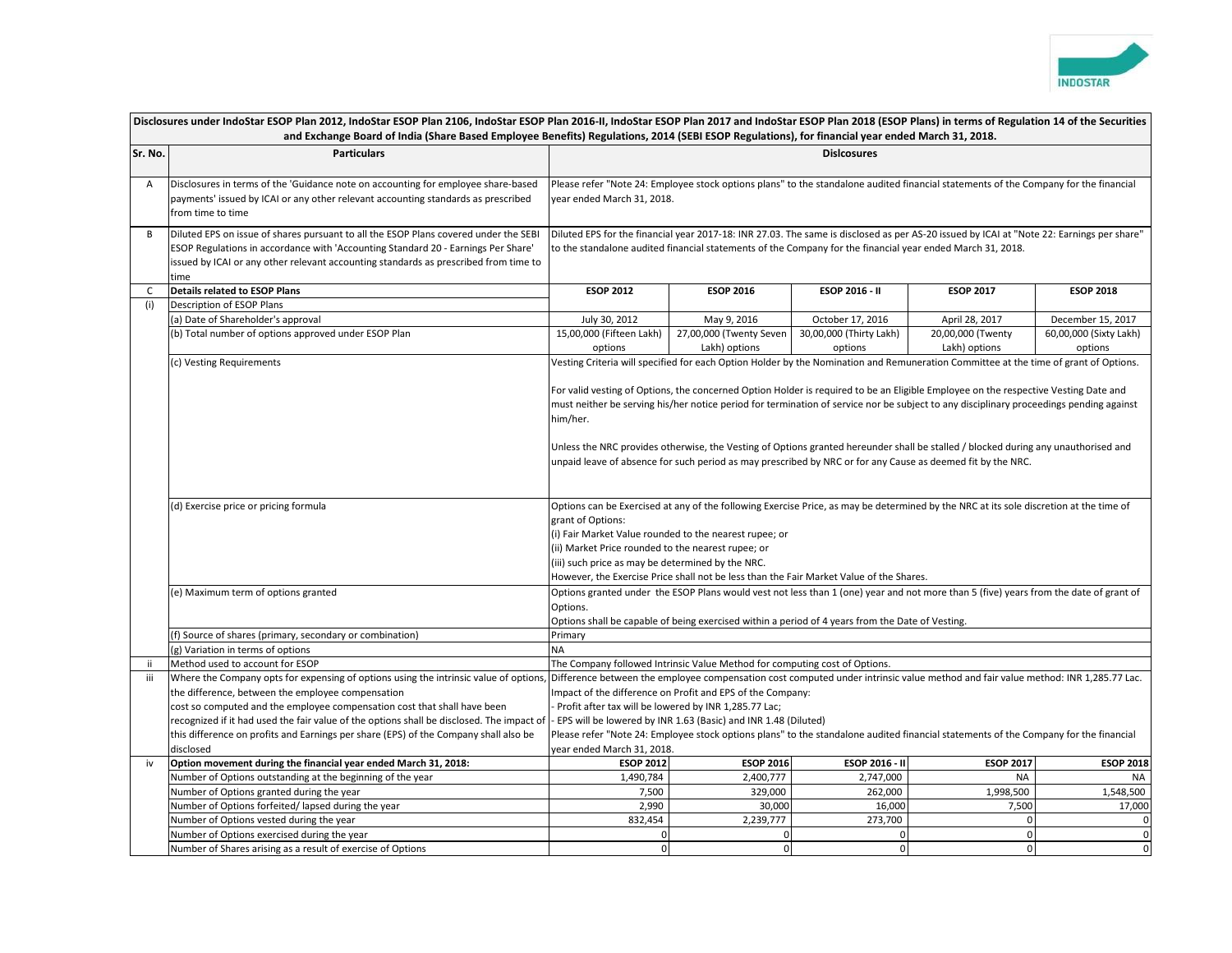

|                                                                                                                                                                                                | Money realised by exercise of options (INR), if scheme is implemented directly by the                                                    | <b>NA</b>                                                                                                                                                                                                                                                                                                                                                                                                                                 | <b>NA</b>                                                                                                                            | <b>NA</b> | <b>NA</b>                                                                                                                            | <b>NA</b> |
|------------------------------------------------------------------------------------------------------------------------------------------------------------------------------------------------|------------------------------------------------------------------------------------------------------------------------------------------|-------------------------------------------------------------------------------------------------------------------------------------------------------------------------------------------------------------------------------------------------------------------------------------------------------------------------------------------------------------------------------------------------------------------------------------------|--------------------------------------------------------------------------------------------------------------------------------------|-----------|--------------------------------------------------------------------------------------------------------------------------------------|-----------|
|                                                                                                                                                                                                | Company                                                                                                                                  | <b>NA</b>                                                                                                                                                                                                                                                                                                                                                                                                                                 | <b>NA</b>                                                                                                                            | <b>NA</b> | <b>NA</b>                                                                                                                            | <b>NA</b> |
|                                                                                                                                                                                                | Loan repaid by the trust during the year from exercise price received<br>Number of options outstanding at the end of the year            | 1,495,294                                                                                                                                                                                                                                                                                                                                                                                                                                 | 2,699,777                                                                                                                            | 2,993,000 | 1,991,000                                                                                                                            | 1,531,500 |
|                                                                                                                                                                                                | Number of options exercisable at the end of the year                                                                                     | 1,050,994                                                                                                                                                                                                                                                                                                                                                                                                                                 | 2,239,277                                                                                                                            | 273,700   |                                                                                                                                      | $\Omega$  |
|                                                                                                                                                                                                | Weighted average exercise prices and the weighted average fair values of options                                                         | <b>NA</b>                                                                                                                                                                                                                                                                                                                                                                                                                                 |                                                                                                                                      |           |                                                                                                                                      |           |
|                                                                                                                                                                                                | shall be disclosed for options whose exercise price either equals or exceeds or is less                                                  |                                                                                                                                                                                                                                                                                                                                                                                                                                           |                                                                                                                                      |           |                                                                                                                                      |           |
|                                                                                                                                                                                                | than the market price of the stock                                                                                                       |                                                                                                                                                                                                                                                                                                                                                                                                                                           |                                                                                                                                      |           |                                                                                                                                      |           |
| vi                                                                                                                                                                                             | Employee wise details (name of employee, designation, number of options granted during the year, exercise price) of options granted to - |                                                                                                                                                                                                                                                                                                                                                                                                                                           |                                                                                                                                      |           |                                                                                                                                      |           |
|                                                                                                                                                                                                | (a) Senior Managerial Personnel                                                                                                          | Please refer Note No. 1                                                                                                                                                                                                                                                                                                                                                                                                                   |                                                                                                                                      |           |                                                                                                                                      |           |
|                                                                                                                                                                                                | (b) Any other employee who receives a grant in any one year of Option amounting to                                                       | Please refer Note No. 2                                                                                                                                                                                                                                                                                                                                                                                                                   |                                                                                                                                      |           |                                                                                                                                      |           |
|                                                                                                                                                                                                | 5% or more of options granted during that year.                                                                                          |                                                                                                                                                                                                                                                                                                                                                                                                                                           |                                                                                                                                      |           |                                                                                                                                      |           |
|                                                                                                                                                                                                | (c) Identified employees who were granted options, during any one year, equal to or                                                      | Please refer Note No. 3                                                                                                                                                                                                                                                                                                                                                                                                                   |                                                                                                                                      |           |                                                                                                                                      |           |
|                                                                                                                                                                                                | exceeding 1% of the issued capital (excluding outstanding warrants and conversions)                                                      |                                                                                                                                                                                                                                                                                                                                                                                                                                           |                                                                                                                                      |           |                                                                                                                                      |           |
|                                                                                                                                                                                                | of the company at the time of grant;                                                                                                     |                                                                                                                                                                                                                                                                                                                                                                                                                                           |                                                                                                                                      |           |                                                                                                                                      |           |
| vii                                                                                                                                                                                            |                                                                                                                                          | A description of the method and significant assumptions used during the year to estimate the fair values of options, including following information:                                                                                                                                                                                                                                                                                     |                                                                                                                                      |           |                                                                                                                                      |           |
|                                                                                                                                                                                                | (a) the weighted-average values of share price, exercise price, expected volatility,                                                     |                                                                                                                                                                                                                                                                                                                                                                                                                                           |                                                                                                                                      |           |                                                                                                                                      |           |
|                                                                                                                                                                                                | expected option life, expected dividends, the risk-free interest rate and any other                                                      | Please refer "Note 24: Employee stock options plans" to the standalone audited financial statements of the Company for the financial<br>year ended March 31, 2018.                                                                                                                                                                                                                                                                        |                                                                                                                                      |           |                                                                                                                                      |           |
|                                                                                                                                                                                                | inputs to the model                                                                                                                      |                                                                                                                                                                                                                                                                                                                                                                                                                                           |                                                                                                                                      |           |                                                                                                                                      |           |
|                                                                                                                                                                                                | (b) the method used and the assumptions made to incorporate the effects of                                                               | <b>NA</b><br>Expected volatility is a measure of the amount by which the equity share price is expected to fluctuate during the period. The measure<br>of volatility used in Black-Scholes option pricing model is the variance in the value of the underlying asset over the life of the option.<br>Expected volatility has been computed by considering historical volatility of the equity shares of comparable companies based on the |                                                                                                                                      |           |                                                                                                                                      |           |
|                                                                                                                                                                                                | expected early exercise                                                                                                                  |                                                                                                                                                                                                                                                                                                                                                                                                                                           |                                                                                                                                      |           |                                                                                                                                      |           |
|                                                                                                                                                                                                | (c) how expected volatility was determined, including an explanation of the extent to                                                    |                                                                                                                                                                                                                                                                                                                                                                                                                                           |                                                                                                                                      |           |                                                                                                                                      |           |
|                                                                                                                                                                                                | which expected volatility was based on historical volatility; and                                                                        |                                                                                                                                                                                                                                                                                                                                                                                                                                           |                                                                                                                                      |           |                                                                                                                                      |           |
|                                                                                                                                                                                                |                                                                                                                                          |                                                                                                                                                                                                                                                                                                                                                                                                                                           |                                                                                                                                      |           |                                                                                                                                      |           |
|                                                                                                                                                                                                |                                                                                                                                          | life of options. Please refer "Note 24: Employee stock options plans" to the standalone audited financial statements of the Company for<br>the financial year ended March 31, 2018.                                                                                                                                                                                                                                                       |                                                                                                                                      |           |                                                                                                                                      |           |
|                                                                                                                                                                                                |                                                                                                                                          |                                                                                                                                                                                                                                                                                                                                                                                                                                           |                                                                                                                                      |           |                                                                                                                                      |           |
| No other feature has been considered for fair valuation of options except as mentioned in point (a) above.<br>d) whether and how any other features of the option grant were incorporated into |                                                                                                                                          |                                                                                                                                                                                                                                                                                                                                                                                                                                           |                                                                                                                                      |           |                                                                                                                                      |           |
| the measurement of fair value, such as a market condition                                                                                                                                      |                                                                                                                                          |                                                                                                                                                                                                                                                                                                                                                                                                                                           | Please refer "Note 24: Employee stock options plans" to the standalone audited financial statements of the Company for the financial |           |                                                                                                                                      |           |
|                                                                                                                                                                                                |                                                                                                                                          | year ended March 31, 2018.                                                                                                                                                                                                                                                                                                                                                                                                                |                                                                                                                                      |           |                                                                                                                                      |           |
|                                                                                                                                                                                                | Disclosures in respect of grants made in three years prior to IPO under each ESOP Plans:                                                 |                                                                                                                                                                                                                                                                                                                                                                                                                                           |                                                                                                                                      |           |                                                                                                                                      |           |
|                                                                                                                                                                                                | Until all options granted in the three years prior to the IPO have been exercised or                                                     |                                                                                                                                                                                                                                                                                                                                                                                                                                           |                                                                                                                                      |           | Please refer "Note 24: Employee stock options plans" to the standalone audited financial statements of the Company for the financial |           |
|                                                                                                                                                                                                | have lapsed, disclosures of the information specified above in respect of such options vear ended March 31, 2018.                        |                                                                                                                                                                                                                                                                                                                                                                                                                                           |                                                                                                                                      |           |                                                                                                                                      |           |
|                                                                                                                                                                                                | shall also be made.                                                                                                                      |                                                                                                                                                                                                                                                                                                                                                                                                                                           |                                                                                                                                      |           |                                                                                                                                      |           |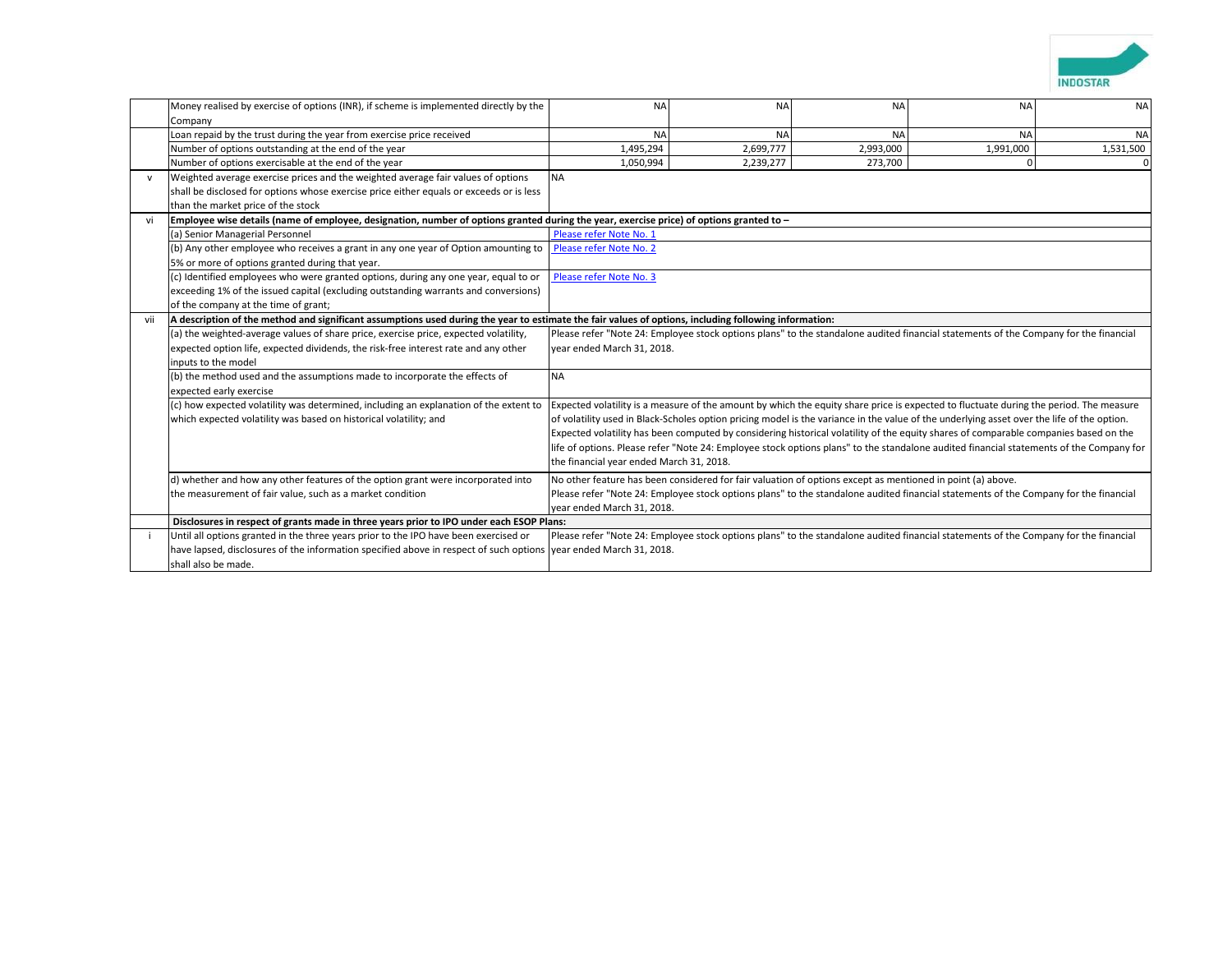

## **Options granted to Senior Management Personnel during the year ended March 31, 2018**

| Sr. No. | <b>Name</b>        | <b>Designation</b>              | <b>ESOP Plan</b>    | Options granted during the year ended<br>March 31, 2018 |
|---------|--------------------|---------------------------------|---------------------|---------------------------------------------------------|
|         | Mr. R. Sridhar     | Executive Vice-Chairman & CEO   | <b>ESOP 2017</b>    | 1,428,500                                               |
|         |                    |                                 | <b>ESOP 2018</b>    | 983,000                                                 |
|         | Mr. Hansraj Thakur | Business Head - SME Finance     | <b>ESOP 2016</b>    | 125,000                                                 |
|         | Mr. A Gowthaman    | Business Head - Vehicle Finance | <b>ESOP 2016-II</b> | 100,000                                                 |

## **Note 1**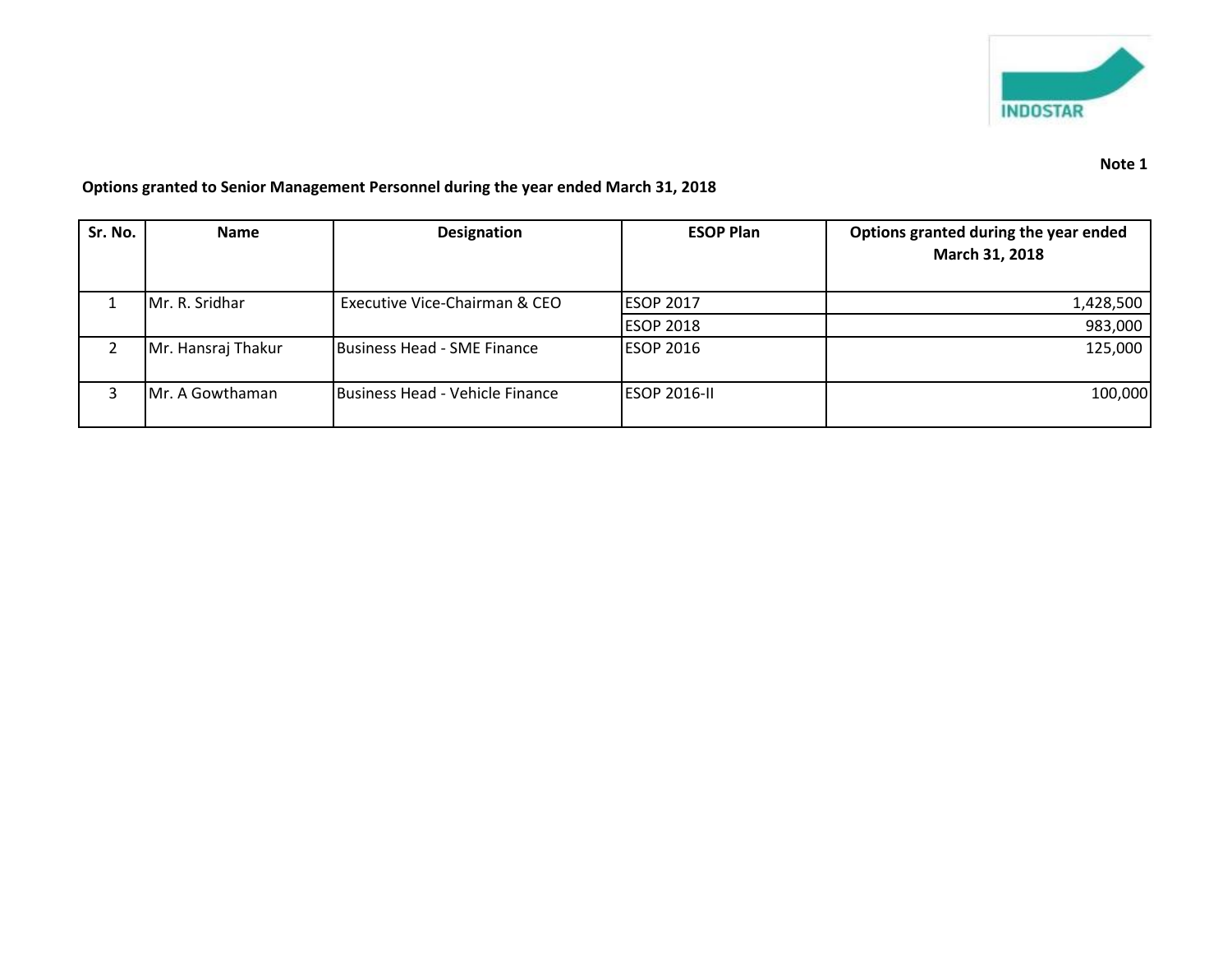

## **Note 2**

**Employees who have received a grant in financial year ended March 31, 2018 of Options amounting to 5% or more of options granted during the year**

| Sr.No. | Name of the employee | <b>Designation</b>            | <b>ESOP Plan</b> | Options granted during financial year ended |  |
|--------|----------------------|-------------------------------|------------------|---------------------------------------------|--|
|        |                      |                               |                  | <b>March 31, 2018</b>                       |  |
|        | Mr. R. Sridhar       | Executive Vice-Chairman & CEO | <b>ESOP 2017</b> | 1,428,500                                   |  |
|        |                      |                               | <b>ESOP 2018</b> | 983,000                                     |  |